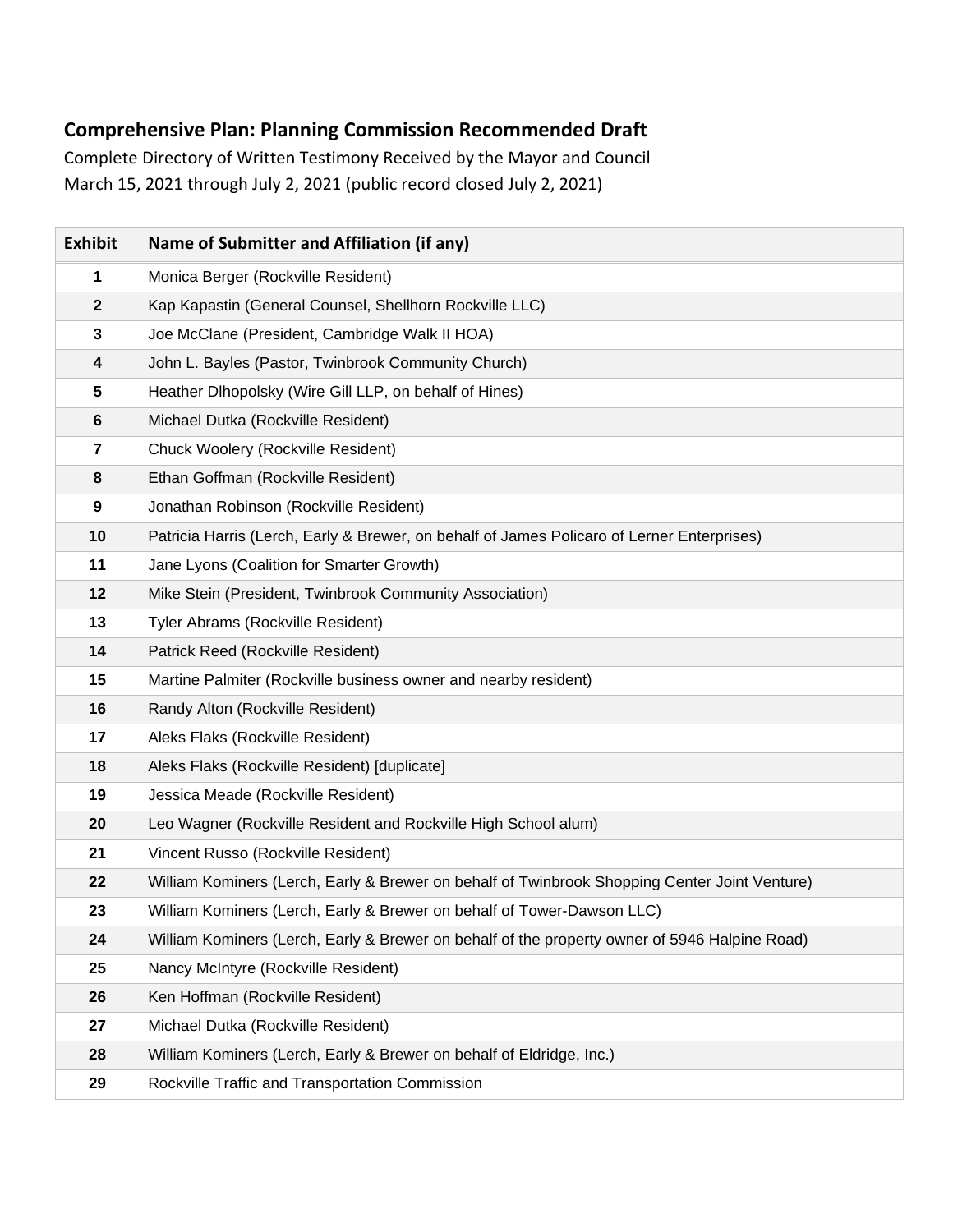| <b>Exhibit</b> | Name of Submitter and Affiliation (if any)                             |
|----------------|------------------------------------------------------------------------|
| 30             | John Hayes (President, College Gardens Civic Association)              |
| 31             | Sara Moline (Rockville Resident)                                       |
| 32             | Barbara Sears (Miles & Stockbridge on behalf of Woodmont Country Club) |
| 33             | Shannon Brescher Shea (Rockville Resident)                             |
| 34             | Seth Wernick (President, Woodmont Country Club)                        |
| 35             | Rockville Pedestrian Advisory Committee                                |
| 36             | Carol Blundell (Rockville Resident)                                    |
| 37             | <b>Christine Manor (Rockville Resident)</b>                            |
| 38             | William Nickel (Rockville Resident)                                    |
| 39             | Patrick Woodwar (Rockville Resident)                                   |
| 40             | Bryan Shipley (President, West End Citizens Association)               |
| 41             | Noreen Bryan (Rockville Resident)                                      |
| 42             | John Mosely Hayes (President, College Gardens Civic Association)       |
| 43             | Leo Wagner (Rockville Resident)                                        |
| 44             | John Klima (Rockville Resident)                                        |
| 45             | Chas Hausheer (Rockville Resident)                                     |
| 46             | Jonathan Muller (Rockville Resident)                                   |
| 47             | Michael and Wendy Sparks (Rockville Residents)                         |
| 48             | Janet and Tom McCool (Rockville Residents)                             |
| 49             | Alice and Robert Sobsey (Rockville Residents)                          |
| 50             | Joan Garg (Rockville Residents)                                        |
| 51             | Christopher Dunlap (Rockville Resident)                                |
| 52             | Melissa Golliday (Rockville Resident)                                  |
| 53             | Trish Evans (Rockville Resident)                                       |
| 54             | Alexandra Bell (Rockville Resident)                                    |
| 55             | Fred Evans (Rockville Resident)                                        |
| 56             | Suzan and David Pitman (Rockville Residents)                           |
| 57             | Nancy Pickard (Executive Director, Peerless Rockville)                 |
| 58             | Kathryn Scalzi (Rockville Resident)                                    |
| 59             | Nancy Pickard (Executive Director, Peerless Rockville)                 |
| 60             | Holly Woodson (Rockville Resident)                                     |
| 61             | Holly Woodson (Rockville Resident)                                     |
| 62             | Ushani Zebooker (Rockville Resident)                                   |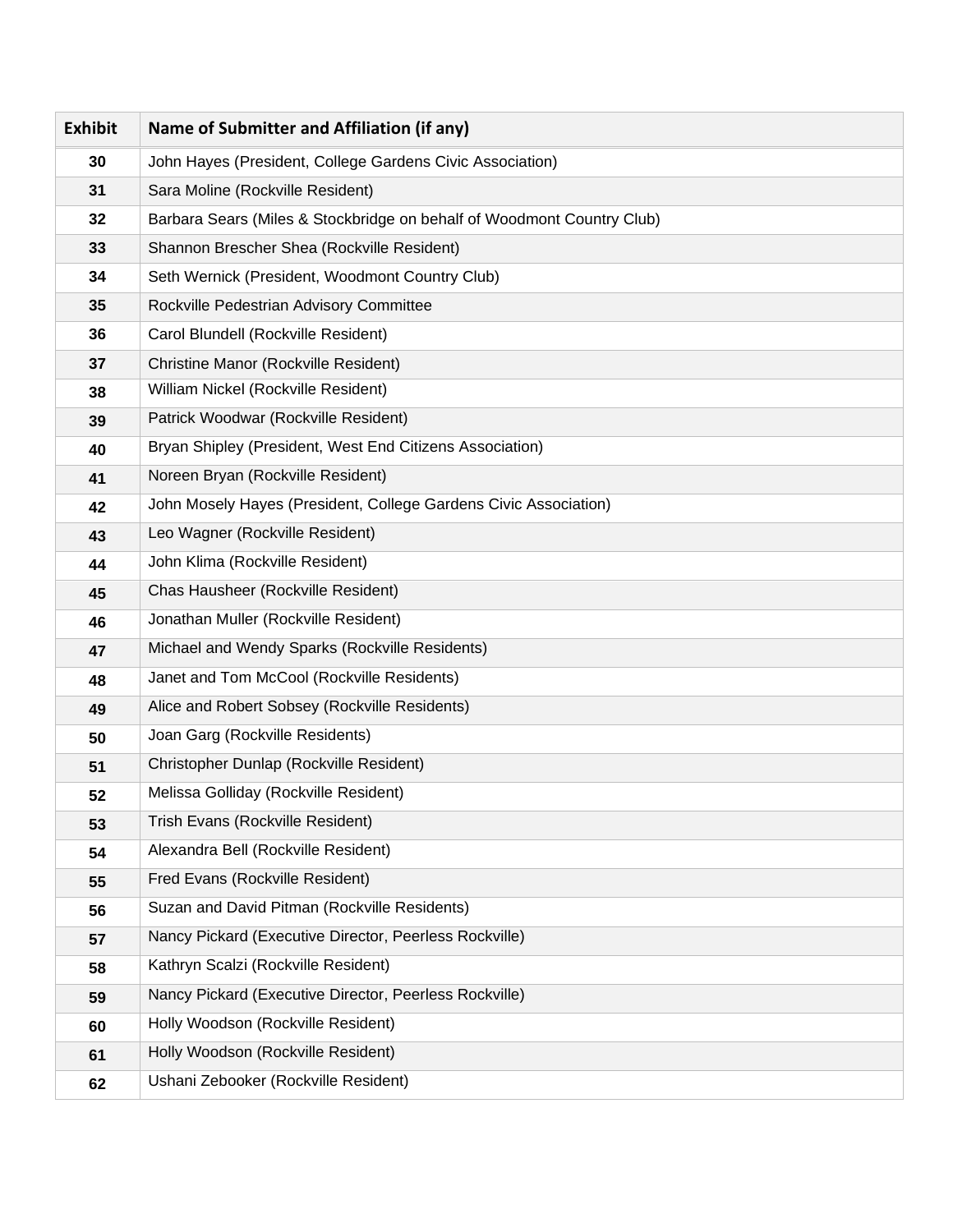| 63 | Nancy Pickard (Executive Director, Peerless Rockville)                                                 |
|----|--------------------------------------------------------------------------------------------------------|
| 64 | Lukas Wagner (Rockville Resident)                                                                      |
| 65 | Barbara Sears and Phillip Hummel (Miles & Stockbridge on behalf of EYA, LLC)                           |
| 66 | Temperance Blalock (Rockville Resident)                                                                |
| 67 | Bob Youngentob (EYA LLC on behalf of owners of Rockshire Village Center)                               |
| 68 | Robert R. Harris (Lerch, Early & Brewer on behalf of owner of Rockshire Village Shopping Center)       |
| 69 | Christopher Ruhlen (Lerch, Early & Brewer on behalf of owner of Rockshire Village Shopping Center)     |
| 70 | Melissa A. Schulze (Manager, Planning & Accreditation Section Montgomery County Fire & Rescue Service) |
| 71 | Rachel Kramer (Rockville Resident)                                                                     |
| 72 | Tim Hale (Rockville Resident)                                                                          |
| 73 | Deborah Tallman (Rockville Resident)                                                                   |
| 74 | Sheila Cochran (Rockville Resident)                                                                    |
| 75 | Steven Bindman (Rockville Resident)                                                                    |
| 76 | Staci L Pies (Rockville Resident)                                                                      |
| 77 | Shweta Bansal Khandelwal (Rockville Resident)                                                          |
| 78 | Eric Fulton (Chair, Rockville Pedestrian Advocacy Committee)                                           |
| 79 | Nancy Breen (Chair, Rockville Bicycle Advisory Committee)                                              |
| 80 | Jessica Reynolds (Rockville Resident)                                                                  |
| 81 | The Belard Family (Rockville Residents)                                                                |
| 82 | Stephanie Yoffee (Rockville Resident)                                                                  |
| 83 | Jennifer Khouri (Rockville Resident)                                                                   |
| 84 | Mary Lee Hancock (Rockville Resident)                                                                  |
| 85 | Farhud Batmanglich (Rockville Resident)                                                                |
| 86 | Tracy Niebauer (Rockville Resident)                                                                    |
| 87 | Michael Dutka (Rockville Resident)                                                                     |
| 88 | Wendy Perry (Rockville Resident)                                                                       |
| 89 | William Rose (Rockville Resident)                                                                      |
| 90 | Barbara Sears (Miles & Stockbridge on behalf of Woodmont Country Club)                                 |
| 91 | Patricia Harris (Lerch Early Brewer on behalf of Pulte Homes)                                          |
| 92 | Stephen Wang (Rockville Resident)                                                                      |
| 93 | Samuel Deutsch (Rockville Resident)                                                                    |
| #  | Alan Bowser, et. al. (Twinbrook neighborhood resident group)                                           |
| 94 | William Clark (Rockville Resident)                                                                     |
| 95 | Carla Dinowitz (Rockville Resident)                                                                    |